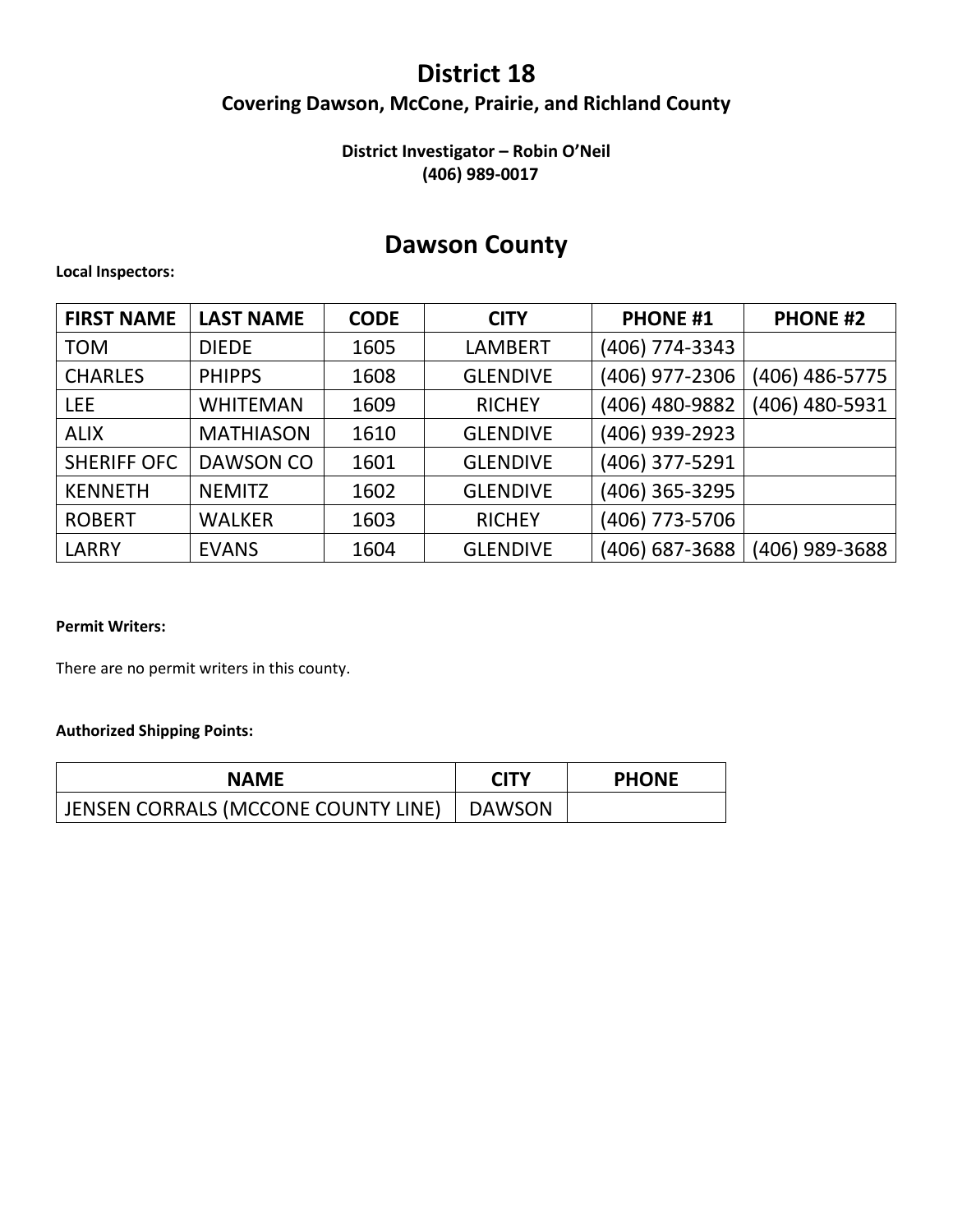# **McCone County**

#### **Local Inspectors:**

| <b>FIRST NAME</b> | <b>LAST NAME</b>   | <b>CODE</b> | <b>CITY</b>      | <b>PHONE #1</b> | <b>PHONE #2</b> |
|-------------------|--------------------|-------------|------------------|-----------------|-----------------|
| <b>DARLYNE</b>    | <b>DASCHER</b>     | 4102        | <b>FORT PECK</b> |                 | (406) 485-2522  |
| <b>WES</b>        | <b>JENSEN</b>      | 4105        | <b>CIRCLE</b>    |                 | (406) 485-2559  |
| <b>ROBERT</b>     | <b>WALDEN</b>      | 4107        | <b>FORT PECK</b> | (406) 263-7781  |                 |
| <b>DALE</b>       | <b>HUBING</b>      | 4110        | <b>CIRCLE</b>    |                 | (406) 485-2428  |
| <b>NICK</b>       | <b>MOTHERSHEAD</b> | 4113        | <b>BROCKWAY</b>  |                 | (406) 485-2407  |
| <b>JACK</b>       | LIMESAND           | 4114        | <b>CIRCLE</b>    | (406) 974-2177  | (406) 485-2177  |
| <b>DAVE</b>       | <b>HARRIS</b>      | 4115        | <b>CIRCLE</b>    |                 | (406) 485-3672  |
| <b>JOSH</b>       | <b>EGGEBRECHT</b>  | 4103        | <b>VIDA</b>      | (406) 650-0366  | (406) 525-3473  |
| <b>JON</b>        | <b>HUBING</b>      | 4104        | <b>CIRCLE</b>    | (406) 974-2462  |                 |

#### **Permit Writers:**

There are no permit writers in this county.

| <b>NAME</b>                                  | <b>CITY</b>   | <b>PHONE</b> |
|----------------------------------------------|---------------|--------------|
| JENSEN CORRALS (MCCONE COUNTY LINE)   DAWSON |               |              |
| <b>MCCONE COUNTY YARDS</b>                   | <b>CIRCLE</b> |              |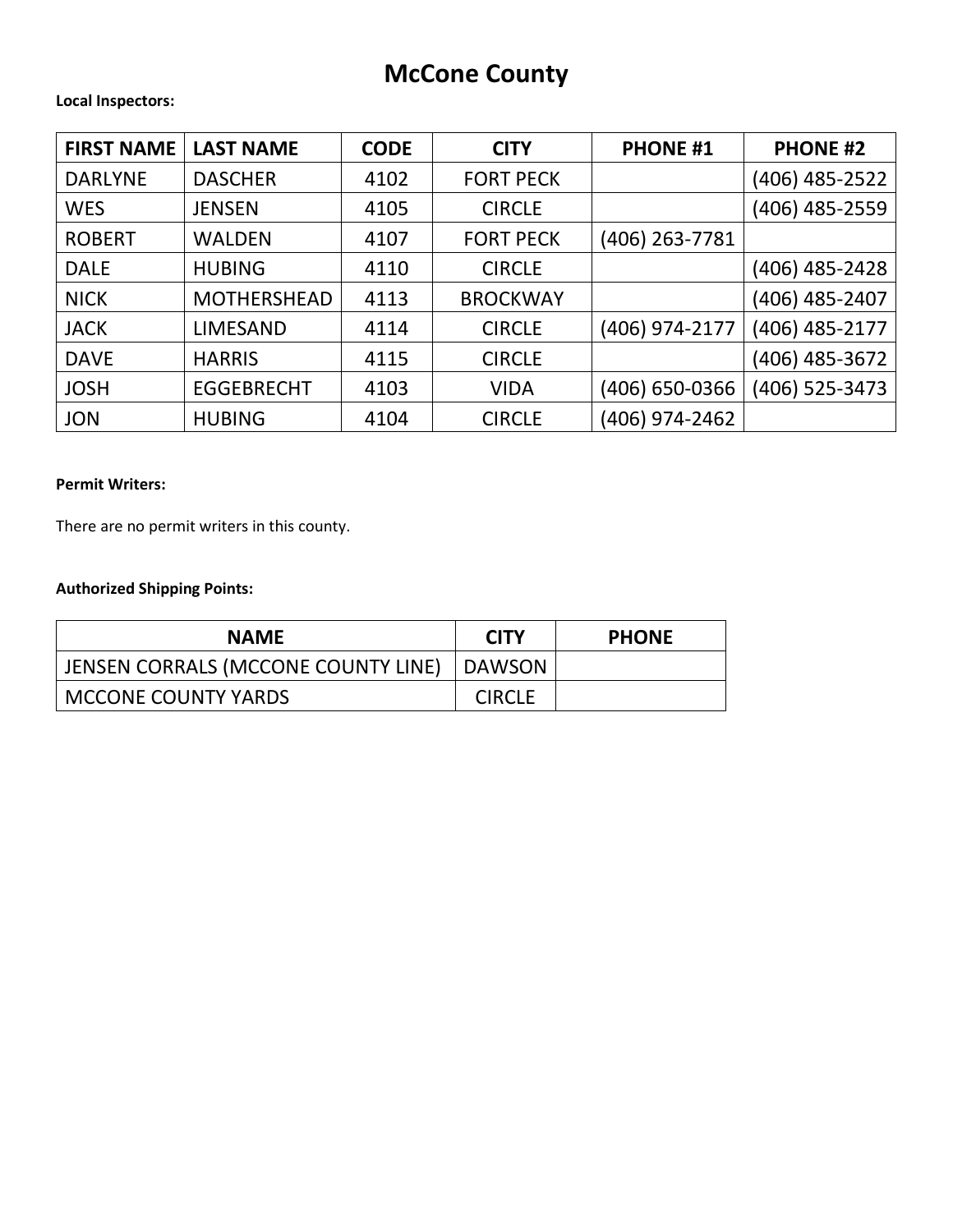# **Prairie County**

#### **Local Inspectors:**

| <b>FIRST NAME</b>         | <b>LAST NAME</b>  | <b>CODE</b> | <b>CITY</b>     | <b>PHONE #1</b> | <b>PHONE #2</b>  |
|---------------------------|-------------------|-------------|-----------------|-----------------|------------------|
| <b>SHERIFF OFC</b>        | <b>PRAIRIE CO</b> | 4504        | <b>TERRY</b>    | (406) 635-5738  |                  |
| <b>TIM &amp; SHARILYN</b> | <b>KORTUM</b>     | 4505        | <b>TERRY</b>    |                 | $(406)$ 635-2128 |
| <b>LORIN</b>              | LARSEN            | 4506        | <b>TERRY</b>    |                 | (406) 486-5566   |
| <b>PAT</b>                | <b>O'NEILL</b>    | 4507        | <b>TERRY</b>    |                 | (406) 486-5632   |
| <b>CLAYTON</b>            | <b>HEITZ</b>      | 4508        | <b>BROCKWAY</b> | (406) 853-4195  | (406) 485-2472   |
| <b>SOPHIA</b>             | <b>HARMON</b>     | 4509        | <b>TERRY</b>    | (406) 939-4960  |                  |
| <b>JAKE</b>               | <b>POPPE</b>      | 3912        | <b>FALLON</b>   | (303) 912-2967  | (406) 486-2967   |

#### **Permit Writers:**

| <b>NAME</b>           | <b>CITY</b> | <b>PHONE</b> |
|-----------------------|-------------|--------------|
| <b>ALAN MATHIASON</b> | MILDRED     |              |
| CLIFF HOUSHOLDER      | ISMAY       |              |

| <b>NAME</b>                | <b>CITY</b>  | <b>PHONE</b> |
|----------------------------|--------------|--------------|
| I STEVE TIBBETTS SCALE     | <b>TFRRY</b> |              |
| TERRY R.R. YARDS (SAME AS  |              |              |
| PRAIRIE CO. GRAZING ASSN.) | <b>TFRRY</b> |              |